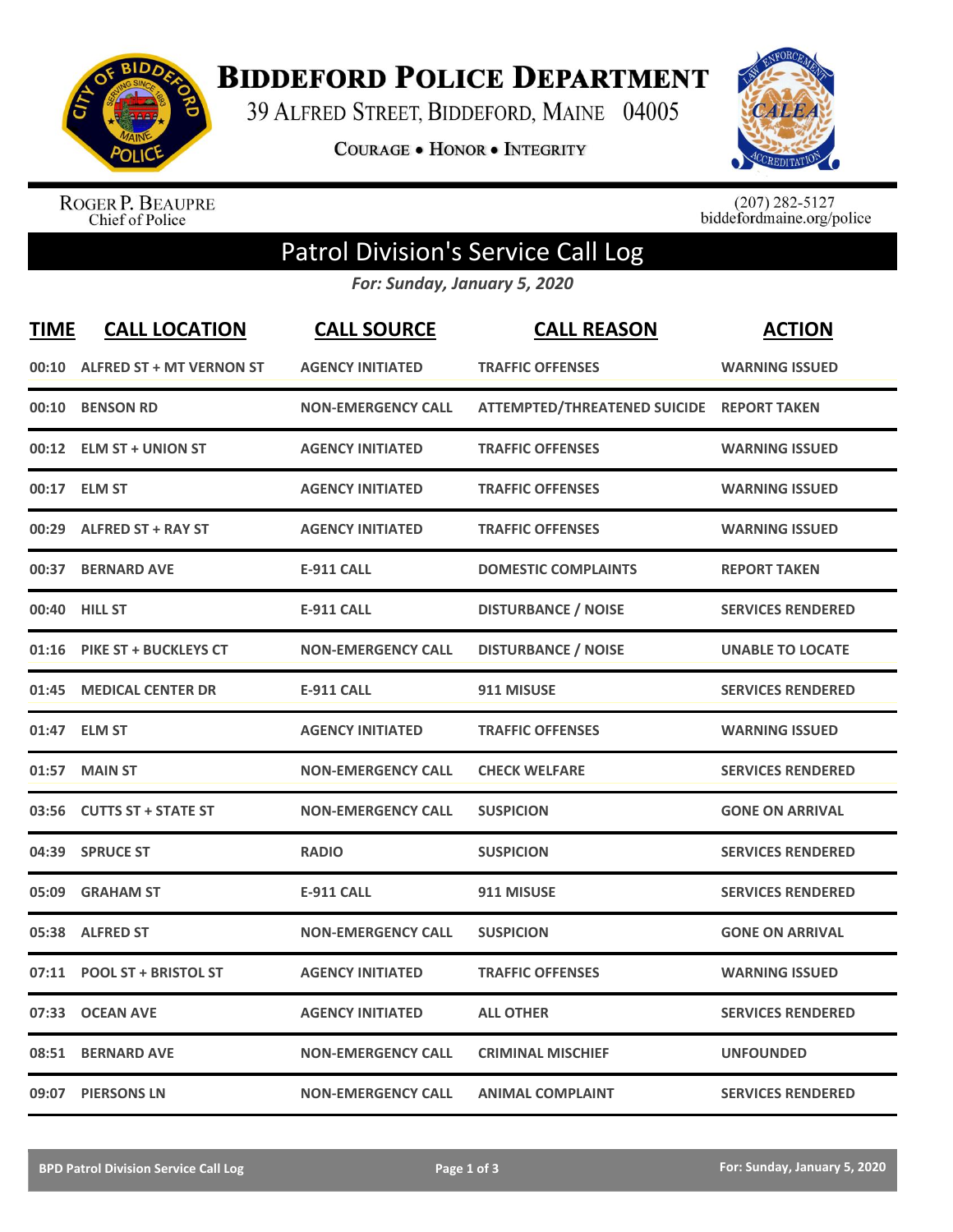| <b>TIME</b>                                          | <b>CALL LOCATION</b>             | <b>CALL SOURCE</b>        | <b>CALL REASON</b>                                                | <b>ACTION</b>             |  |  |  |
|------------------------------------------------------|----------------------------------|---------------------------|-------------------------------------------------------------------|---------------------------|--|--|--|
|                                                      | 09:20 CLEAVES ST                 | <b>NON-EMERGENCY CALL</b> | <b>DOMESTIC COMPLAINTS</b>                                        | <b>REPORT TAKEN</b>       |  |  |  |
|                                                      | 11:22 ALFRED ST                  | <b>WALK-IN AT STATION</b> | <b>COURT ORDERED CHECK IN</b>                                     | <b>SERVICES RENDERED</b>  |  |  |  |
|                                                      | 13:37 ELM ST + PEARL ST          | <b>NON-EMERGENCY CALL</b> | 911 MISUSE                                                        | <b>SERVICES RENDERED</b>  |  |  |  |
|                                                      | 13:38 WEST ST                    | <b>E-911 CALL</b>         | 911 MISUSE                                                        | <b>SERVICES RENDERED</b>  |  |  |  |
|                                                      | 13:59 ELM ST                     | <b>NON-EMERGENCY CALL</b> | <b>SUSPICION</b>                                                  | <b>GONE ON ARRIVAL</b>    |  |  |  |
|                                                      | 14:29 ANDREWS RD                 | <b>E-911 CALL</b>         | 911 MISUSE                                                        | <b>NO ACTION REQUIRED</b> |  |  |  |
|                                                      | 14:34 SULLIVAN ST                | <b>NON-EMERGENCY CALL</b> | <b>CHECK WELFARE</b>                                              | <b>SERVICES RENDERED</b>  |  |  |  |
|                                                      | 14:59 MIDDLE ST                  | <b>NON-EMERGENCY CALL</b> | <b>ASSIST PD AGENCY</b>                                           | <b>SERVICES RENDERED</b>  |  |  |  |
|                                                      | 15:09 ELM ST                     | <b>NON-EMERGENCY CALL</b> | <b>CHECK WELFARE</b>                                              | <b>SERVICES RENDERED</b>  |  |  |  |
|                                                      | 15:18 MAIN ST + WATER ST         | <b>AGENCY INITIATED</b>   | <b>TRAFFIC OFFENSES</b>                                           | <b>VSAC ISSUED</b>        |  |  |  |
|                                                      | 15:35 ALFRED ST + WEST MYRTLE ST | <b>AGENCY INITIATED</b>   | <b>TRAFFIC OFFENSES</b>                                           | <b>WARNING ISSUED</b>     |  |  |  |
|                                                      | 16:28 ORCHARD ST + ELM ST        | <b>NON-EMERGENCY CALL</b> | <b>PARKING COMPLAINT</b>                                          | <b>SERVICES RENDERED</b>  |  |  |  |
|                                                      | 16:29 ALFRED ST + CLARK ST       | <b>AGENCY INITIATED</b>   | <b>TRAFFIC OFFENSES</b>                                           | <b>WARNING ISSUED</b>     |  |  |  |
|                                                      | 16:35 ALFRED ST                  | <b>AGENCY INITIATED</b>   | <b>TRAFFIC OFFENSES</b>                                           | <b>WARNING ISSUED</b>     |  |  |  |
|                                                      | 16:42 HAZEL ST                   | <b>E-911 CALL</b>         | 911 MISUSE                                                        | <b>NEGATIVE CONTACT</b>   |  |  |  |
|                                                      | 16:51 ELM ST + AMHERST ST        | <b>AGENCY INITIATED</b>   | <b>TRAFFIC OFFENSES</b>                                           | <b>WARNING ISSUED</b>     |  |  |  |
|                                                      | 17:17 ALFRED ST + RAY ST         | <b>AGENCY INITIATED</b>   | <b>TRAFFIC OFFENSES</b>                                           | <b>WARNING ISSUED</b>     |  |  |  |
|                                                      | 17:39 ELM ST                     | <b>AGENCY INITIATED</b>   | <b>TRAFFIC OFFENSES</b>                                           | <b>WARNING ISSUED</b>     |  |  |  |
|                                                      | 17:40 ALFRED ST                  | <b>AGENCY INITIATED</b>   | <b>ARTICLES LOST/FOUND</b>                                        | <b>REPORT TAKEN</b>       |  |  |  |
|                                                      |                                  |                           | OFFENDER: ANNETTE JANE MCKEE  AGE: 60  RESIDENT OF: BIDDEFORD, ME | <b>CITATION ISSUED</b>    |  |  |  |
| <b>CHARGE: OPERATING WITH SUSPENDED REGISTRATION</b> |                                  |                           |                                                                   |                           |  |  |  |
|                                                      | 17:53 ALFRED ST                  | <b>AGENCY INITIATED</b>   | <b>TRAFFIC OFFENSES</b>                                           | <b>WARNING ISSUED</b>     |  |  |  |
|                                                      | 17:56 ALFRED ST + WELLSPRING RD  | <b>AGENCY INITIATED</b>   | <b>TRAFFIC OFFENSES</b>                                           | <b>WARNING ISSUED</b>     |  |  |  |
|                                                      | 17:58 ALFRED ST                  | <b>AGENCY INITIATED</b>   | <b>TRAFFIC OFFENSES</b>                                           | <b>WARNING ISSUED</b>     |  |  |  |
|                                                      | 18:14 ALFRED ST + MARINER WAY    | <b>AGENCY INITIATED</b>   | <b>TRAFFIC OFFENSES</b>                                           | <b>WARNING ISSUED</b>     |  |  |  |
|                                                      | 18:15 WEST ST + PROSPECT ST      | <b>AGENCY INITIATED</b>   | <b>TRAFFIC OFFENSES</b>                                           | <b>WARNING ISSUED</b>     |  |  |  |